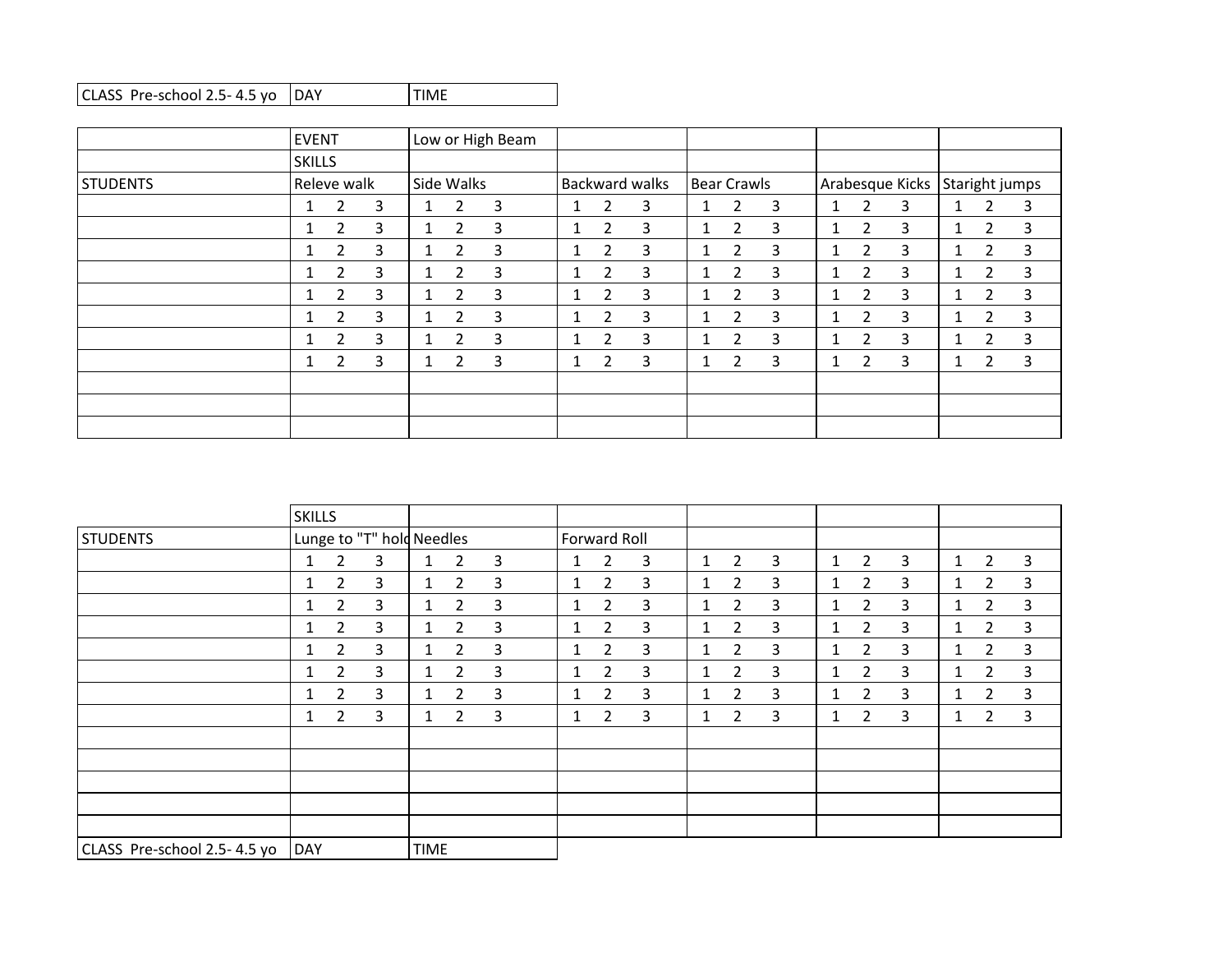|                 | EVENT                    |                |   | Floor                    |                |   |                     |                |   |  |                |                                                    |   |                |   |              |                |   |
|-----------------|--------------------------|----------------|---|--------------------------|----------------|---|---------------------|----------------|---|--|----------------|----------------------------------------------------|---|----------------|---|--------------|----------------|---|
|                 | <b>SKILLS</b>            |                |   |                          |                |   |                     |                |   |  |                |                                                    |   |                |   |              |                |   |
| <b>STUDENTS</b> | Forward Roll             |                |   | Backward Roll            |                |   | <b>Candle Stick</b> |                |   |  |                | Counting cartwhed Bridge (Cheese m Lunge to Needle |   |                |   |              |                |   |
|                 |                          | $\overline{2}$ | 3 |                          | 2              | 3 | 1                   | 2              | 3 |  | 2              | 3                                                  | 4 | 2              | 3 | $\mathbf{1}$ | $\overline{2}$ | 3 |
|                 |                          | 2              | 3 |                          | 2              | 3 | 1                   | $\overline{2}$ | 3 |  | 2              | 3                                                  |   | 2              | 3 | $\mathbf{1}$ | 2              | 3 |
|                 |                          | 2              | 3 |                          | 2              | 3 | 1                   | 2              | 3 |  | 2              | 3                                                  | 1 | 2              | 3 | $\mathbf{1}$ | $\overline{2}$ | 3 |
|                 | $\overline{\phantom{a}}$ | 2              | 3 | $\overline{\phantom{a}}$ | $\overline{2}$ | 3 | $\perp$             | 2              | 3 |  | 2              | 3                                                  | 1 | $\overline{2}$ | 3 | $\mathbf{L}$ | $\overline{2}$ | 3 |
|                 |                          | 2              | 3 |                          | 2              | 3 | 1                   | 2              | 3 |  | 2              | 3                                                  |   | 2              | 3 |              | 2              | 3 |
|                 |                          | 2              | 3 |                          | 2              | 3 | $\perp$             | $\overline{2}$ | 3 |  | 2              | 3                                                  | 1 | 2              | 3 | $\perp$      | $\overline{2}$ | 3 |
|                 |                          | 2              | 3 |                          | 2              | 3 | $\perp$             | 2              | 3 |  | $\overline{2}$ | 3                                                  |   | $\overline{2}$ | 3 | л.           | $\mathcal{P}$  | 3 |
|                 |                          | 2              | 3 |                          | $\overline{2}$ | 3 | 1                   | $\overline{2}$ | 3 |  | 2              | 3                                                  | 1 | 2              | 3 | $\mathbf{1}$ | $\overline{2}$ | 3 |
|                 |                          |                |   |                          |                |   |                     |                |   |  |                |                                                    |   |                |   |              |                |   |
|                 |                          |                |   |                          |                |   |                     |                |   |  |                |                                                    |   |                |   |              |                |   |

| \ I L |  |
|-------|--|
|       |  |

| <b>STUDENT</b> |   |                | Bridge kickover (Chasse" |   |                |   |              |   |   |   |                |   |   |                |   |                |                |
|----------------|---|----------------|--------------------------|---|----------------|---|--------------|---|---|---|----------------|---|---|----------------|---|----------------|----------------|
|                | 1 | $\overline{2}$ | 3                        | 1 | $\overline{2}$ | 3 | $\mathbf{1}$ | 2 | 3 | 1 | $\overline{2}$ | 3 | 1 | $\overline{2}$ | 3 | $\overline{2}$ | 3              |
|                |   | 2              | 3                        |   | 2              | 3 |              | 2 | 3 |   | 2              | 3 |   | 2              | 3 | $\overline{2}$ | 3              |
|                |   | 2              | 3                        |   | 2              | 3 | 1            | 2 | 3 | и | 2              | 3 | 1 | 2              | 3 | 2              | 3              |
|                | щ | 2              | 3                        | 1 | 2              | 3 | 1            | 2 | 3 | и | 2              | 3 | 1 | $\overline{2}$ | 3 | $\overline{2}$ | $\overline{3}$ |
|                |   | $\overline{2}$ | 3                        | 1 | 2              | 3 | 1            | 2 | 3 | и | 2              | 3 | 1 | $\overline{2}$ | 3 | $\overline{2}$ | $\overline{3}$ |
|                |   | 2              | 3                        | 1 | $\overline{2}$ | 3 |              | 2 | 3 | ٠ | 2              | 3 | 1 | $\overline{2}$ | 3 | $\overline{2}$ | 3              |
|                |   | 2              | 3                        | 1 | $\mathcal{P}$  | 3 |              | 2 | 3 | и | 2              | 3 | 1 | $\overline{2}$ | 3 | 2              | 3              |
|                |   | 2              | 3                        | 1 | າ              | 3 |              | 2 | 3 | и | 2              | 3 | 1 | $\overline{2}$ | 3 | 2              | 3              |
|                |   |                |                          |   |                |   |              |   |   |   |                |   |   |                |   |                |                |
|                |   |                |                          |   |                |   |              |   |   |   |                |   |   |                |   |                |                |
|                |   |                |                          |   |                |   |              |   |   |   |                |   |   |                |   |                |                |
|                |   |                |                          |   |                |   |              |   |   |   |                |   |   |                |   |                |                |

 $CLASS Pre-school 2.5-4.5, yo | DAY$  TIME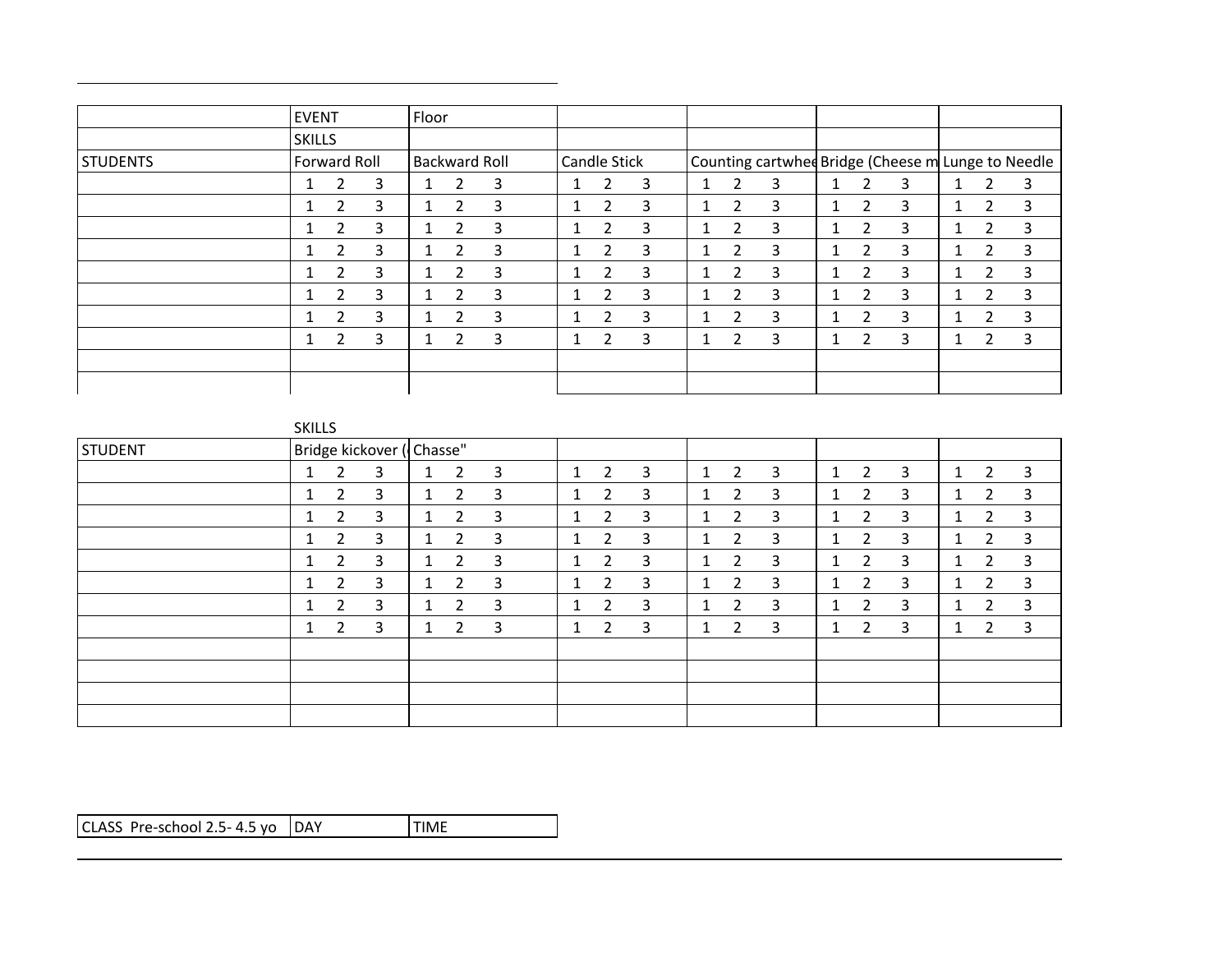|                 | <b>EVENT</b>  |                |   | Vault |                |                                      |              |                       |   |              |                |                                                            |                |   |              |                |   |  |
|-----------------|---------------|----------------|---|-------|----------------|--------------------------------------|--------------|-----------------------|---|--------------|----------------|------------------------------------------------------------|----------------|---|--------------|----------------|---|--|
|                 | <b>SKILLS</b> |                |   |       |                |                                      |              |                       |   |              |                |                                                            |                |   |              |                |   |  |
| <b>STUDENTS</b> | Running form  |                |   |       |                | Proper spring board d Stick position |              |                       |   |              |                | Starddle forward r Straddle on block Run punch with 2 feet |                |   |              |                |   |  |
|                 | $\mathbf{1}$  | 2              | 3 |       | 2              | 3                                    | 1            | 2                     | 3 | 1.           | 2              | 3                                                          | $\mathcal{P}$  | 3 | 1            | $\overline{2}$ | 3 |  |
|                 | 1             | 2              | 3 |       | 2              | 3                                    | $\mathbf{1}$ | $\overline{2}$        | 3 | 1            | 2              | 3                                                          | 2              | 3 | 1            | $\overline{2}$ | 3 |  |
|                 |               | $\overline{2}$ | 3 |       | $\overline{2}$ | 3                                    |              | $\overline{2}$        | 3 |              | 2              | 3                                                          | $\overline{2}$ | 3 |              | $\overline{2}$ | 3 |  |
|                 | $\mathbf{1}$  | $\overline{2}$ | 3 |       | $\mathcal{P}$  | 3                                    | $\mathbf{1}$ | $\overline{2}$        | 3 | 1.           | $\overline{2}$ | 3                                                          | $\mathcal{P}$  | 3 | $\mathbf{1}$ | $\mathcal{P}$  | 3 |  |
|                 |               | 2              | 3 |       | 2              | 3                                    |              | $\overline{2}$        | 3 |              | 2              | 3                                                          | $\overline{2}$ | 3 |              | $\overline{2}$ | 3 |  |
|                 |               | 2              | 3 |       | $\overline{2}$ | 3                                    |              | $\overline{2}$        | 3 | 1.           | 2              | 3                                                          | 2              | 3 |              | $\overline{2}$ | 3 |  |
|                 |               | 2              | 3 |       | 2              | 3                                    | $\mathbf{1}$ | 2                     | 3 | 1.           | 2              | 3                                                          | າ              | 3 | $\mathbf{1}$ | $\mathcal{P}$  | 3 |  |
|                 | 1             | 2              | 3 |       | 2              | 3                                    | 1            | $\mathbf{2}^{\prime}$ | 3 | $\mathbf{1}$ | 2              | 3                                                          | $\overline{2}$ | 3 | 1            | $\overline{2}$ | 3 |  |
|                 |               |                |   |       |                |                                      |              |                       |   |              |                |                                                            |                |   |              |                |   |  |
|                 |               |                |   |       |                |                                      |              |                       |   |              |                |                                                            |                |   |              |                |   |  |
|                 |               |                |   |       |                |                                      |              |                       |   |              |                |                                                            |                |   |              |                |   |  |

|                             | <b>SKILLS</b> |                |   |              |                       |                                                                    |              |                |   |              |                       |   |   |                |   |              |                |   |
|-----------------------------|---------------|----------------|---|--------------|-----------------------|--------------------------------------------------------------------|--------------|----------------|---|--------------|-----------------------|---|---|----------------|---|--------------|----------------|---|
| <b>STUDENTS</b>             |               |                |   |              |                       | Run punch forwa Run punch donkey kid Standing hand stand flat back |              |                |   |              |                       |   |   |                |   |              |                |   |
|                             |               | $\overline{2}$ | 3 | $\mathbf{1}$ | $\overline{2}$        | 3                                                                  | 1            | 2              | 3 | 1            | $\overline{2}$        | 3 | 1 | $\overline{2}$ | 3 | 1            | $\overline{2}$ | 3 |
|                             | 1             | $\overline{2}$ | 3 | 1            | 2                     | 3                                                                  | 1            | 2              | 3 | $\mathbf{1}$ | $\overline{2}$        | 3 | 1 | $\mathbf{2}$   | 3 | $\mathbf{1}$ | $\overline{2}$ | 3 |
|                             |               | $\overline{2}$ | 3 | 1            | $\overline{2}$        | 3                                                                  | $\mathbf{1}$ | 2              | 3 | 1            | $\overline{2}$        | 3 | 1 | $\overline{2}$ | 3 | $\mathbf{1}$ | 2              | 3 |
|                             |               | $\overline{2}$ | 3 | $\mathbf{1}$ | $\overline{2}$        | 3                                                                  | $\mathbf{1}$ | $\overline{2}$ | 3 |              | $\overline{2}$        | 3 | 1 | $\overline{2}$ | 3 | $\mathbf{1}$ | $\overline{2}$ | 3 |
|                             |               | 2              | 3 | 1            | 2                     | 3                                                                  | 1            | $\overline{2}$ | 3 | 1            | 2                     | 3 | 1 | $\overline{2}$ | 3 | 1            | 2              | 3 |
|                             | 1             | $\overline{2}$ | 3 | $\mathbf{1}$ | $\overline{2}$        | 3                                                                  | $\mathbf{1}$ | $\overline{2}$ | 3 | $\mathbf{1}$ | $\overline{2}$        | 3 | 1 | $\overline{2}$ | 3 | $\mathbf{1}$ | $\overline{2}$ | 3 |
|                             | 1             | $\overline{2}$ | 3 | $\mathbf{1}$ | $\mathbf{2}^{\prime}$ | 3                                                                  | $\mathbf{1}$ | $\overline{2}$ | 3 | 1            | $\mathbf{2}^{\prime}$ | 3 | 1 | $\overline{2}$ | 3 | $\mathbf{1}$ | $\overline{2}$ | 3 |
|                             |               | $\overline{2}$ | 3 | $\mathbf{1}$ | $\overline{2}$        | 3                                                                  | $\mathbf{1}$ | $\overline{2}$ | 3 | $\mathbf{1}$ | $\overline{2}$        | 3 | 1 | $\overline{2}$ | 3 | $\mathbf{1}$ | 2              | 3 |
|                             |               |                |   |              |                       |                                                                    |              |                |   |              |                       |   |   |                |   |              |                |   |
|                             |               |                |   |              |                       |                                                                    |              |                |   |              |                       |   |   |                |   |              |                |   |
|                             |               |                |   |              |                       |                                                                    |              |                |   |              |                       |   |   |                |   |              |                |   |
|                             |               |                |   |              |                       |                                                                    |              |                |   |              |                       |   |   |                |   |              |                |   |
|                             |               |                |   |              |                       |                                                                    |              |                |   |              |                       |   |   |                |   |              |                |   |
| CLASS Pre-school 2.5-4.5 yo | DAY           |                |   | <b>TIME</b>  |                       |                                                                    |              |                |   |              |                       |   |   |                |   |              |                |   |

| $\sim$ $  -$<br>$D^{\text{enc}}$<br>VFNI<br>l Ddi |
|---------------------------------------------------|
|---------------------------------------------------|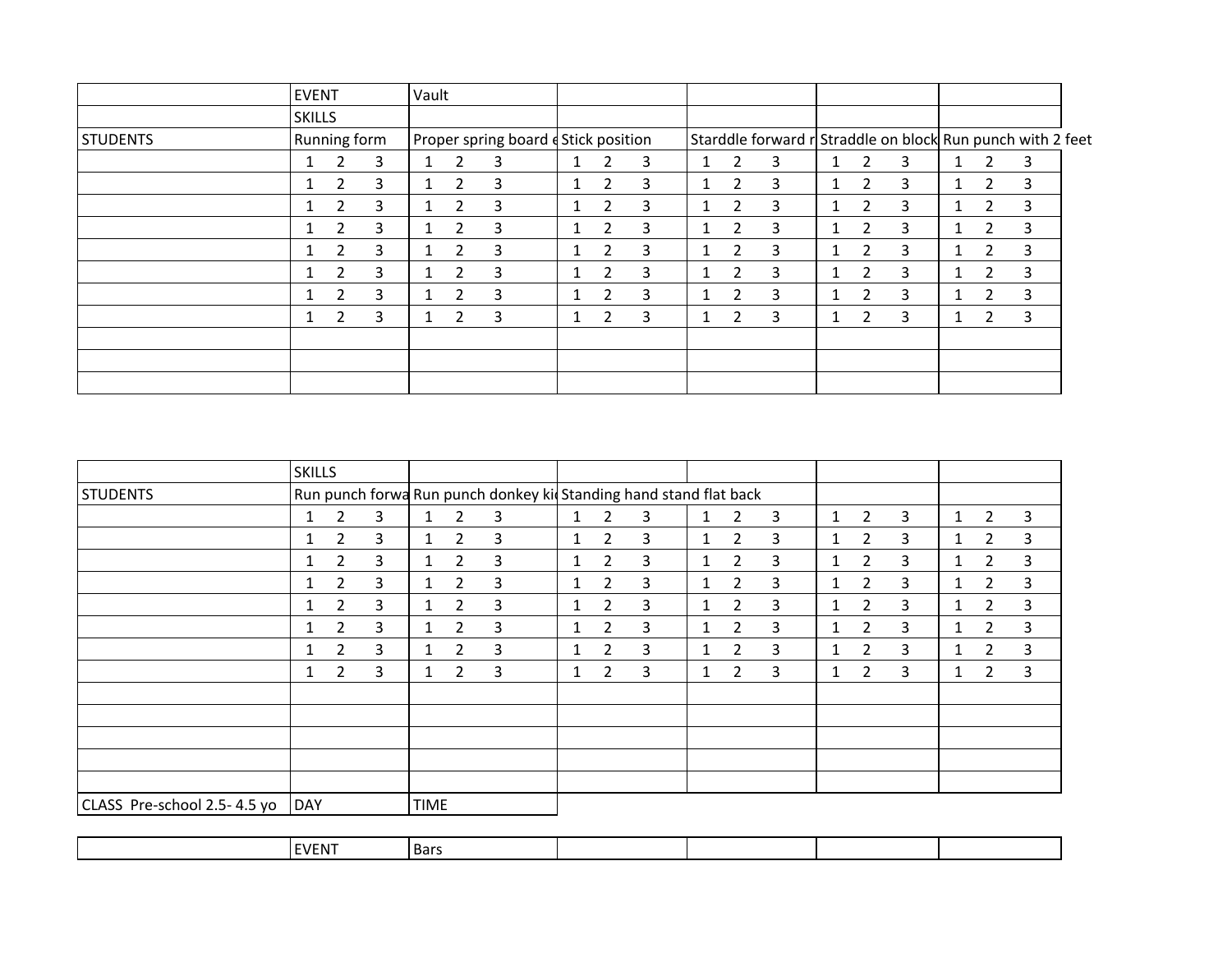|                 | <b>SKILLS</b>                        |                                              |                                     |                                        |                                             |                                              |
|-----------------|--------------------------------------|----------------------------------------------|-------------------------------------|----------------------------------------|---------------------------------------------|----------------------------------------------|
| <b>STUDENTS</b> | Cast- off                            | Leg lifts                                    | Cast 3x times                       |                                        | Chin hang (spotted Pullover (spotted Swings |                                              |
|                 | 3<br>2<br>1                          | 3<br>2<br>1                                  | 3<br>2<br>1                         | 2<br>3<br>1                            | 2<br>3<br>1                                 | 3<br>$\overline{2}$<br>1                     |
|                 | $\overline{2}$<br>3<br>$\mathbf{1}$  | 3<br>$\overline{2}$<br>$\mathbf{1}$          | 3<br>$\overline{2}$<br>$\mathbf{1}$ | $\overline{2}$<br>3<br>$\mathbf{1}$    | $\overline{2}$<br>3<br>1                    | 3<br>$\overline{2}$<br>$\mathbf{1}$          |
|                 | 2<br>3<br>1                          | 3<br>2<br>1                                  | 3<br>2<br>1                         | $\overline{2}$<br>3<br>$1\overline{ }$ | 2<br>3<br>1                                 | 3<br>$\overline{2}$<br>1                     |
|                 | 3<br>2<br>1                          | 3<br>2<br>$\mathbf{1}$                       | 3<br>2<br>1                         | $\overline{2}$<br>3<br>$\mathbf{1}$    | $\overline{2}$<br>3<br>1                    | 3<br>$\overline{2}$<br>1                     |
|                 | 3<br>2                               | 3<br>2<br>1                                  | 3<br>2                              | 2<br>3<br>1                            | 2<br>3                                      | 3<br>2<br>1                                  |
|                 | 3<br>$\overline{2}$<br>1             | 3<br>$\overline{2}$<br>$\mathbf{1}$          | 3<br>$\overline{2}$<br>1            | $\overline{2}$<br>3<br>1               | $\overline{2}$<br>3<br>$\mathbf{1}$         | 3<br>$\overline{2}$<br>$\mathbf{1}$          |
|                 | $\overline{2}$<br>3                  | 3<br>2<br>$\mathbf{1}$                       | 3<br>2<br>1                         | 2<br>3<br>1                            | 2<br>3<br>1                                 | 3<br>2<br>$\mathbf{1}$                       |
|                 | 3<br>$\overline{2}$<br>1             | 3<br>2<br>$\mathbf{1}$                       | 3<br>2<br>1                         | 2<br>3<br>$\mathbf{1}$                 | $\overline{2}$<br>3<br>1                    | 3<br>$\overline{2}$<br>1                     |
|                 |                                      |                                              |                                     |                                        |                                             |                                              |
|                 |                                      |                                              |                                     |                                        |                                             |                                              |
|                 |                                      |                                              |                                     |                                        |                                             |                                              |
|                 | <b>SKILLS</b>                        |                                              |                                     |                                        |                                             |                                              |
| <b>STUDENTS</b> | Pike Hang                            | Fron roll over                               |                                     |                                        |                                             |                                              |
|                 | 3<br>$\overline{2}$<br>1             | 3<br>$\mathbf{2}$<br>$\mathbf{1}$            | 3<br>2<br>1                         | 2<br>3<br>$\mathbf{1}$                 | $\overline{2}$<br>3<br>1                    | 3<br>$\overline{2}$<br>$\mathbf{1}$          |
|                 | $\overline{a}$<br>$\mathbf{D}$<br>-1 | $\overline{\mathbf{c}}$<br>$\mathbf{D}$<br>1 | $\overline{\mathbf{a}}$<br>າ<br>-1  | $\mathbf{D}$<br>$\overline{a}$<br>1    | C.<br>$\overline{\mathbf{c}}$<br>1          | $\overline{\mathbf{a}}$<br>$\mathbf{r}$<br>1 |

| <b>SIUDENIS</b> | Prike Hang     |   | TFron foll over |   |   |                |   |   |                         |                |   |              |   |
|-----------------|----------------|---|-----------------|---|---|----------------|---|---|-------------------------|----------------|---|--------------|---|
|                 | $\overline{2}$ | 3 |                 | 2 | 3 | 2              | 3 | 2 | $\overline{\mathbf{3}}$ | $\mathbf{2}$   | 3 | 2            | 3 |
|                 | 2              | 3 |                 | 2 | 3 | 2              | 3 | 2 | 3                       | 2              | 3 | 2            | 3 |
|                 | 2              | 3 |                 | 2 | 3 | 2              | 3 | 2 | 3                       | 2              | 3 | 2            | 3 |
|                 | 2              | 3 |                 | 2 | 3 | $\overline{2}$ | 3 | 2 | 3                       | 2              | 3 |              | 3 |
|                 | $\overline{2}$ | 3 |                 | 2 | 3 | 2              | 3 | 2 | 3                       | $\overline{2}$ | 3 | $\mathbf{2}$ | 3 |
|                 | 2              | 3 |                 | 2 | 3 | 2              | 3 | 2 | 3                       | $\overline{2}$ | 3 | 2            | 3 |
|                 | 2              | 3 |                 | 2 | 3 | 2              | 3 | 2 | 3                       | $\overline{2}$ | 3 | $\mathbf{2}$ | 3 |
|                 | 2              | 3 |                 | າ | 3 | $\mathcal{P}$  | 3 | 2 | 3                       | $\overline{2}$ | 3 |              | 3 |
|                 |                |   |                 |   |   |                |   |   |                         |                |   |              |   |
|                 |                |   |                 |   |   |                |   |   |                         |                |   |              |   |

| CLASS Pre-school 2.5- 4.5 yo DAY | <b>TIME</b> |
|----------------------------------|-------------|
|                                  |             |

| <b>EVENT</b> | Rings |  |  |
|--------------|-------|--|--|
| SKILLS       |       |  |  |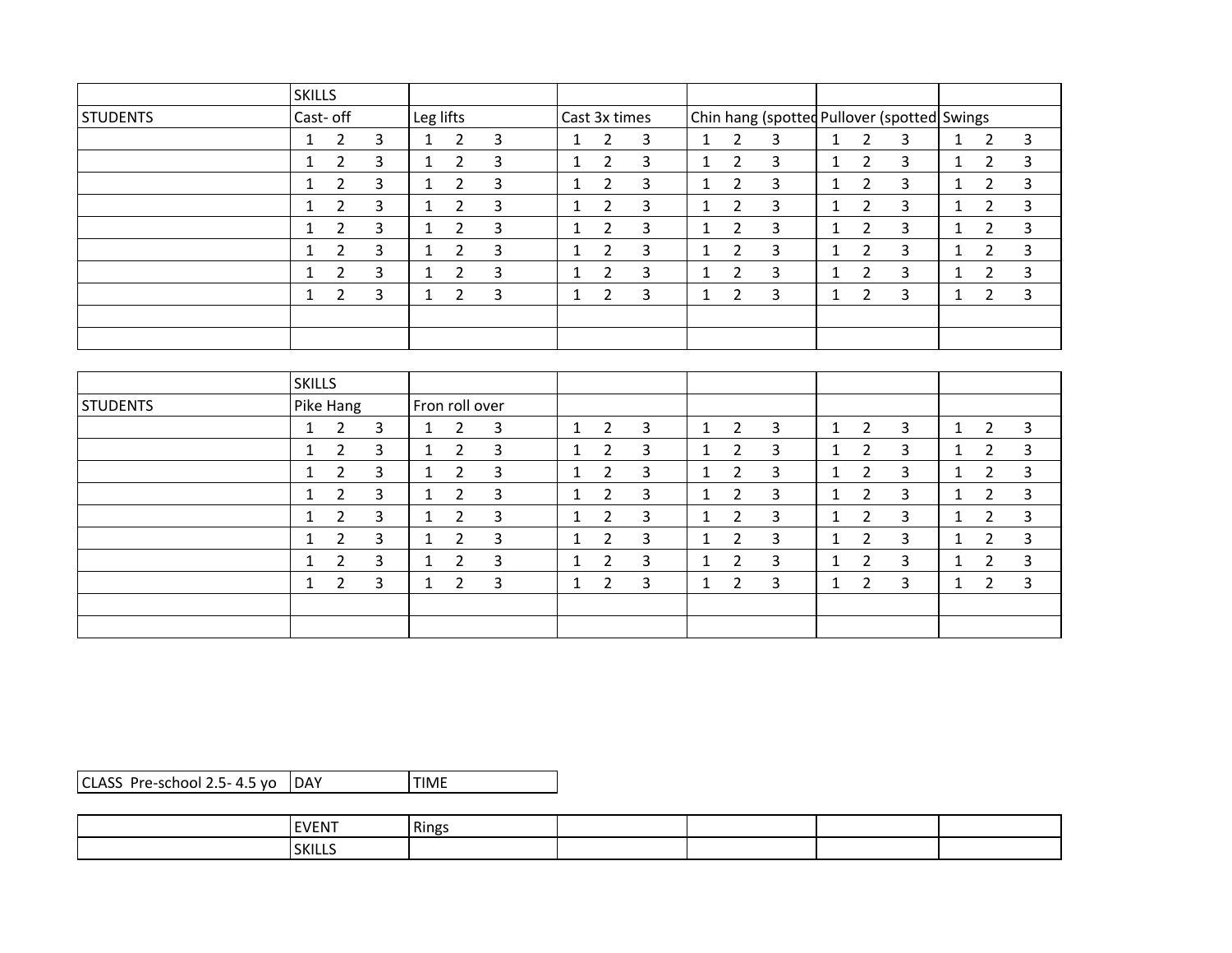| <b>STUDENTS</b> | Support    |                |   | Support Tuck Holds |                |   | Support L or tuck H Tuck Hang |                |   |              |                |   |  |                |   |              |                |   |
|-----------------|------------|----------------|---|--------------------|----------------|---|-------------------------------|----------------|---|--------------|----------------|---|--|----------------|---|--------------|----------------|---|
|                 |            | $\overline{2}$ | 3 | $\mathbf{1}$       | $\overline{2}$ | 3 |                               | 2              | 3 |              | 2              | 3 |  | 2              | 3 |              | $\overline{2}$ | 3 |
|                 | $\perp$    | $\overline{2}$ | 3 | $\mathbf{1}$       | $\overline{2}$ | 3 |                               | 2              | 3 | $1\,$        | $\overline{2}$ | 3 |  | $\overline{2}$ | 3 |              | $\overline{2}$ | 3 |
|                 | $\perp$    | 2              | 3 | $\mathbf{1}$       | 2              | 3 |                               | 2              | 3 | 1            | 2              | 3 |  | $\overline{2}$ | 3 |              | 2              | 3 |
|                 |            | 2              | 3 | $\mathbf{1}$       | $\overline{2}$ | 3 | 1                             | 2              | 3 | 1            | 2              | 3 |  | 2              | 3 | $\mathbf{1}$ | 2              | 3 |
|                 | 1          | 2              | 3 | $\mathbf{1}$       | $\overline{2}$ | 3 | 1                             | 2              | 3 | $\mathbf{1}$ | $\overline{2}$ | 3 |  | $\overline{2}$ | 3 |              | $\overline{2}$ | 3 |
|                 | $\perp$    | 2              | 3 | $\mathbf{1}$       | $\overline{2}$ | 3 | 1                             | 2              | 3 | $\mathbf{1}$ | 2              | 3 |  | $\overline{2}$ | 3 |              | $\overline{2}$ | 3 |
|                 | $\perp$    | $\overline{2}$ | 3 | $\mathbf{1}$       | $\overline{2}$ | 3 | 1                             | $\overline{2}$ | 3 | $\mathbf{1}$ | $\overline{2}$ | 3 |  | $\overline{2}$ | 3 | Ŧ.           | $\overline{2}$ | 3 |
|                 | T.         | $\overline{2}$ | 3 | $\mathbf{1}$       | 2              | 3 |                               | 2              | 3 | 1            | $\overline{2}$ | 3 |  | $\overline{2}$ | 3 |              | 2              | 3 |
|                 |            |                |   |                    |                |   |                               |                |   |              |                |   |  |                |   |              |                |   |
|                 |            |                |   |                    |                |   |                               |                |   |              |                |   |  |                |   |              |                |   |
|                 |            |                |   |                    |                |   |                               |                |   |              |                |   |  |                |   |              |                |   |
| Class           | <b>DAY</b> |                |   | <b>TIME</b>        |                |   |                               |                |   |              |                |   |  |                |   |              |                |   |

|                 | <b>EVENT</b>  |                |   | Parallel Bars |                |   |               |                |   |   |                |   |              |                |   |              |                |   |
|-----------------|---------------|----------------|---|---------------|----------------|---|---------------|----------------|---|---|----------------|---|--------------|----------------|---|--------------|----------------|---|
|                 | SKILLS        |                |   |               |                |   |               |                |   |   |                |   |              |                |   |              |                |   |
| <b>STUDENTS</b> | Front Support |                |   | Support Swing |                |   | Support walks |                |   |   |                |   |              |                |   |              |                |   |
|                 | $\mathbf{1}$  | $\overline{2}$ | 3 | 1             | $\overline{2}$ | 3 | $\mathbf{1}$  | $\overline{2}$ | 3 | 1 | $\overline{2}$ | 3 | $\mathbf{1}$ | $\overline{2}$ | 3 | $\mathbf{1}$ | $\overline{2}$ | 3 |
|                 | $\mathbf{1}$  | $\overline{2}$ | 3 | $\mathbf{1}$  | $\overline{2}$ | 3 | $\mathbf{1}$  | $\overline{2}$ | 3 | 1 | $\overline{2}$ | 3 | 1            | $\overline{2}$ | 3 | $\mathbf{1}$ | $\overline{2}$ | 3 |
|                 | 1             | $\overline{2}$ | 3 | $\mathbf{1}$  | $\overline{2}$ | 3 | $\mathbf{1}$  | $\overline{2}$ | 3 | 1 | $\overline{2}$ | 3 | 1            | $\overline{2}$ | 3 | $\mathbf{1}$ | $\overline{2}$ | 3 |
|                 | $\mathbf{1}$  | $\overline{2}$ | 3 | $\mathbf{1}$  | $\overline{2}$ | 3 | $\mathbf{1}$  | $\overline{2}$ | 3 | 1 | $\mathbf{2}$   | 3 | 1            | $\overline{2}$ | 3 | $\mathbf{1}$ | $\overline{2}$ | 3 |
|                 | 1             | $\overline{2}$ | 3 | $\mathbf{1}$  | $\overline{2}$ | 3 | $\mathbf{1}$  | 2              | 3 | 1 | $\overline{2}$ | 3 | 1            | $\overline{2}$ | 3 | $\mathbf{1}$ | $\overline{2}$ | 3 |
|                 | $\mathbf{1}$  | $\overline{2}$ | 3 | $\mathbf{1}$  | $\overline{2}$ | 3 | $\mathbf{1}$  | $\overline{2}$ | 3 | 1 | $\overline{2}$ | 3 | 1            | $\overline{2}$ | 3 | $\mathbf{1}$ | $\overline{2}$ | 3 |
|                 | 1             | 2              | 3 | 1             | $\overline{2}$ | 3 | $\mathbf{1}$  | $\overline{2}$ | 3 | 1 | $\overline{2}$ | 3 | 1            | $\overline{2}$ | 3 | 1.           | $\overline{2}$ | 3 |
|                 | $\mathbf{1}$  | 2              | 3 | 1             | $\overline{2}$ | 3 | $\mathbf{1}$  | $\overline{2}$ | 3 | 1 | $\overline{2}$ | 3 | 1            | $\overline{2}$ | 3 | $\mathbf{1}$ | 2              | 3 |
|                 |               |                |   |               |                |   |               |                |   |   |                |   |              |                |   |              |                |   |
|                 |               |                |   |               |                |   |               |                |   |   |                |   |              |                |   |              |                |   |
|                 |               |                |   |               |                |   |               |                |   |   |                |   |              |                |   |              |                |   |
|                 |               |                |   |               |                |   |               |                |   |   |                |   |              |                |   |              |                |   |

 $CLASS Pre-school 2.5-4.5, yo | DAY$  TIME

|                 | <b>EVENT</b>  | Trampoline |               |           |  |
|-----------------|---------------|------------|---------------|-----------|--|
|                 | <b>SKILLS</b> |            |               |           |  |
| <b>STUDENTS</b> | Jump to stick | Pike jumps | Straddle jump | Seat drop |  |